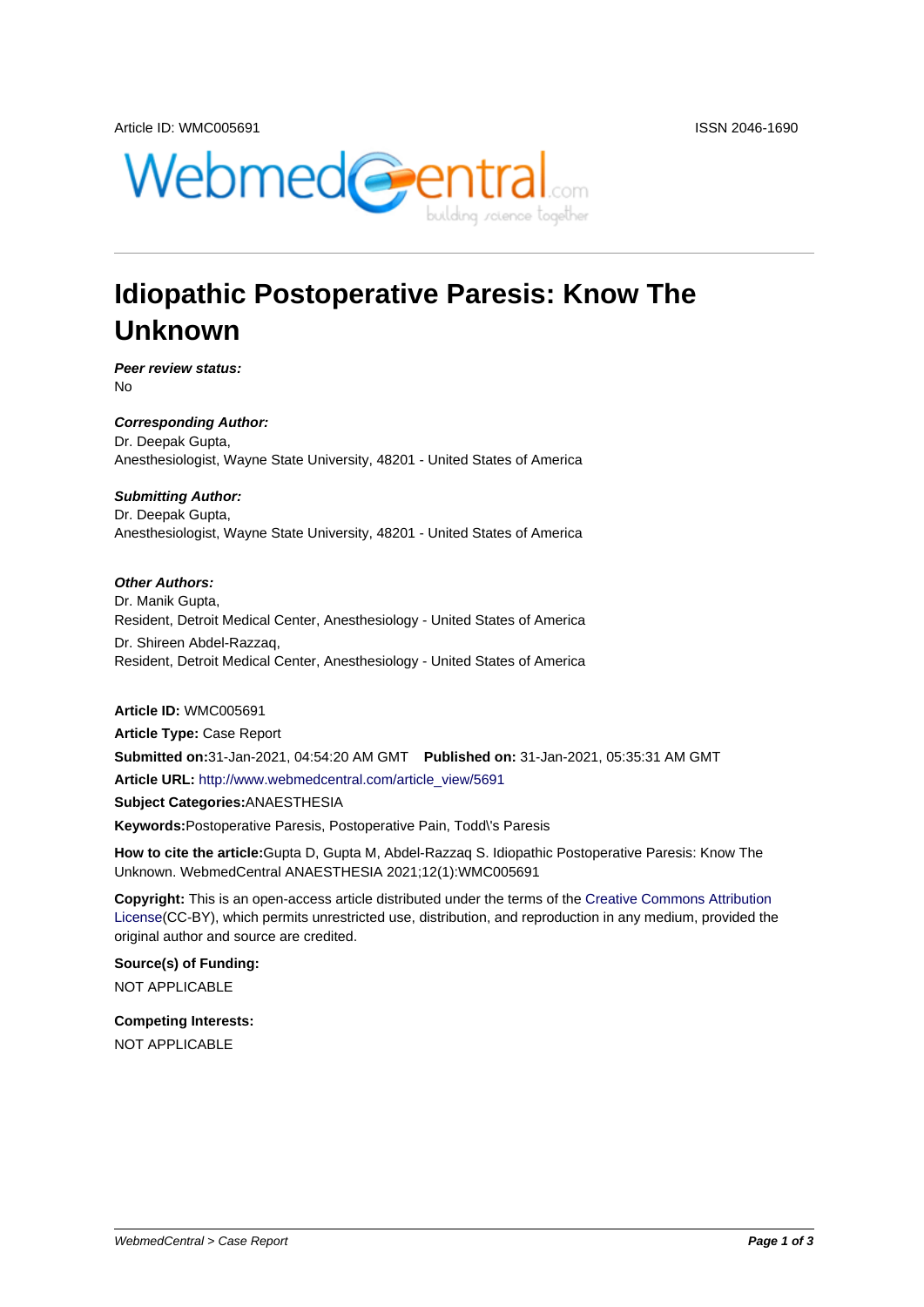# **Idiopathic Postoperative Paresis: Know The Unknown**

**Author(s):** Gupta D, Gupta M, Abdel-Razzaq S

## Case Report(s)

Postoperative paresis can be frustrating when aetiology is unclear. Herein, after obtaining written and informed consents, we are presenting perioperative hospital course of two patients with "idiopathicâ€. postoperative paresis.

Case One: 31-year-old multigravida female presented to labour and delivery suite in active labour. Patient received continuous-infusion labour epidural analgesia for sixteen hours and delivered vaginally, three hours after rupture of membranes. On postoperative day one, patient began complaining cramping lower body pain interfering in ambulation efforts. On postoperative day two, patient completely stopped lower limb movements. Metabolic panel (sodium, potassium, calcium) was normal. Neurology was consulted. Per neurology, bilateral hip flexion/extension/abduction/adduction was 3/5 and bilateral knee flexion/extension was 4/5 with bilateral patellar/ankle reflexes as 3+ extensor responses. Tenderness was noted but tone/touch/sensation/bowel/urinary functions were normal. Urgent magnetic resonance imaging ruled out suspected radiculomyelopathy/paraparesis/cord compression/myelitis. Per physical therapy team, patient seemed distracted in initiating efforts to ambulate. Per psychiatry consult, patient was not malingering. As patient refused sub-acute rehabilitation facility admission as recommended by physical therapy team, patient was discharged home on postoperative day eight after demonstrating improvements in ambulation efforts with assisted mobility on cane/walker and sustained pain-relief on acetaminophen, ibuprofen and cyclobenzaprine.

Case Two: 54-year-old male presented for robotic-assisted laparoscopic ventral herniorraphy in steep Trendelenburg position which was intraoperatively converted to open ventral hernia repair with mesh placement. On postoperative day one, neurology was consulted for new-onset left-sided weakness (2-3/5), sensory deficits with facial droop and reflex 2+ flexor responses. At this time, patient elaborated on past history about nocturnal seizures complicated by Todd's paresis. Magnetic resonance imaging head was unremarkable. Metabolic panel (sodium, potassium, calcium, magnesium,

phosphorus) was normal. On postoperative day two, left-sided weakness improved (4/5) with normal muscle tone and dull sensations. Transthoracic echocardiogram demonstrated delayed appearance (after eight beats) of bubble contrast in left atrium suggesting small pulmonary arterio-venous malformation. On postoperative day three, patient was discharged home. However, on postoperative day six, patient returned to emergency department for evaluation of recurrent seizures and Todd $\hat{a} \in \text{TMs}$ paresis secondary to non-compliance with carbamazepine due to its side effects. Computed tomography head and electroencephalogram were within normal limits. Patient was started on sodium valproate and discharged from emergency department to follow up with outpatient neurology.

Both cases eventually unravelled common causes as contributors to "idiopathic― postoperative paresis. In first case, patient's unrelenting lower body pain interfered with patient $\hat{a} \in \mathbb{T}^M$ s efforts to move thus presenting as postoperative paresis until postoperative pain control was ensured and postoperative physical therapy was initiated [1-2]. In second case, Todd's paresis happened after postoperative seizures, although postoperative seizures are uncommonly reported after non-intracranial surgeries [3]. In first case, we had additionally considered upright pelvis skiagram to elucidate whether exaggerated symphysis pubis dysfunction/separation due to pregnancy was a potential cause for pain [4]. Similarly, in second case, we had considered investigating pulmonary arterio-venous malformation with transesophageal echocardiography with bubble contrast/pulmonary angiogram/transcranial Doppler with/without bubble contrast as a potential cause for recurrent cryptogenic stroke-like symptoms after seizures [5-9]. Additionally we had considered theorizing and exploring whether post-ictal paralysis can be explained by seizures creating a Valsalva-like physiology/phenomenon inducing increased intra-pulmonary shunting and spontaneous gas embolism across the shunt leading to prolonged paralysis after seizures almost as if maybe seizures creating nitrogen bubbles on the lines of decompression sickness due to pressure changes happening within the body systems due to a Valsalva-like physiology/phenomenon during seizures [10-13].